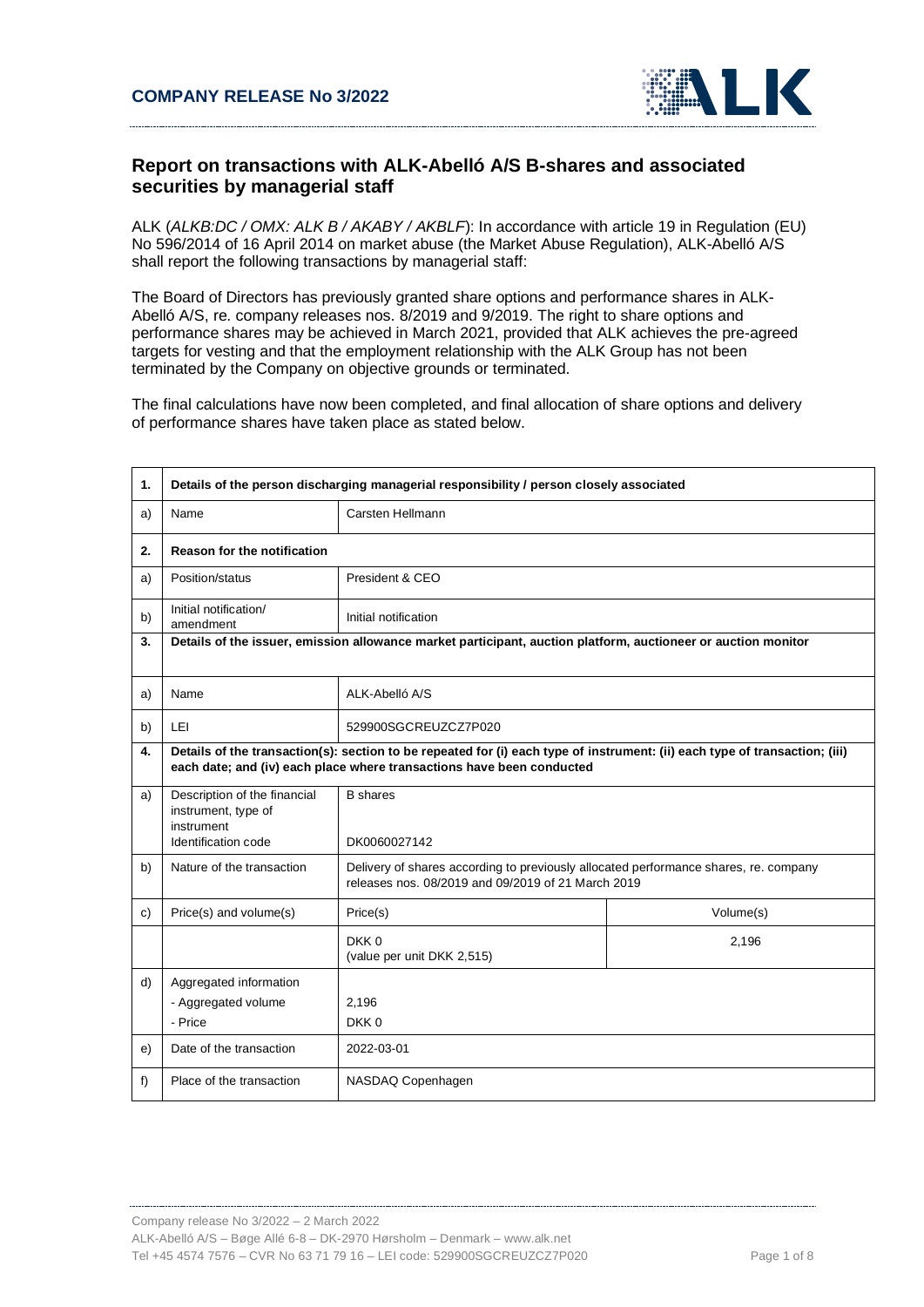

| 1. | Details of the person discharging managerial responsibility / person closely associated                                                                                                              |                                                                                                    |           |
|----|------------------------------------------------------------------------------------------------------------------------------------------------------------------------------------------------------|----------------------------------------------------------------------------------------------------|-----------|
| a) | Name                                                                                                                                                                                                 | Carsten Hellmann                                                                                   |           |
| 2. | <b>Reason for the notification</b>                                                                                                                                                                   |                                                                                                    |           |
| a) | Position/status                                                                                                                                                                                      | President & CEO                                                                                    |           |
| b) | Initial notification/<br>amendment                                                                                                                                                                   | Initial notification                                                                               |           |
| 3. | Details of the issuer, emission allowance market participant, auction platform, auctioneer or auction monitor                                                                                        |                                                                                                    |           |
| a) | Name                                                                                                                                                                                                 | ALK-Abelló A/S                                                                                     |           |
| b) | <b>LEI</b>                                                                                                                                                                                           | 529900SGCREUZCZ7P020                                                                               |           |
| 4. | Details of the transaction(s): section to be repeated for (i) each type of instrument: (ii) each type of transaction; (iii)<br>each date; and (iv) each place where transactions have been conducted |                                                                                                    |           |
| a) | Description of the financial<br>instrument, type of<br>instrument<br>Identification code                                                                                                             | <b>B</b> shares<br>DK0060027142                                                                    |           |
| b) | Nature of the transaction                                                                                                                                                                            | Final allocation of share options, re. company release no. 08/2019 and 09/2019 of 21 March<br>2019 |           |
| c) | Price(s) and volume(s)                                                                                                                                                                               | Price(s)                                                                                           | Volume(s) |
|    |                                                                                                                                                                                                      | DKK0<br>(value per unit,<br>based on grant value DKK 233)                                          | 10,088    |
| d) | Aggregated information<br>- Aggregated volume<br>- Price                                                                                                                                             | 10,088<br>DKK0                                                                                     |           |
| e) | Date of the transaction                                                                                                                                                                              | 2022-03-01                                                                                         |           |
| f) | Place of the transaction                                                                                                                                                                             | NASDAQ Copenhagen                                                                                  |           |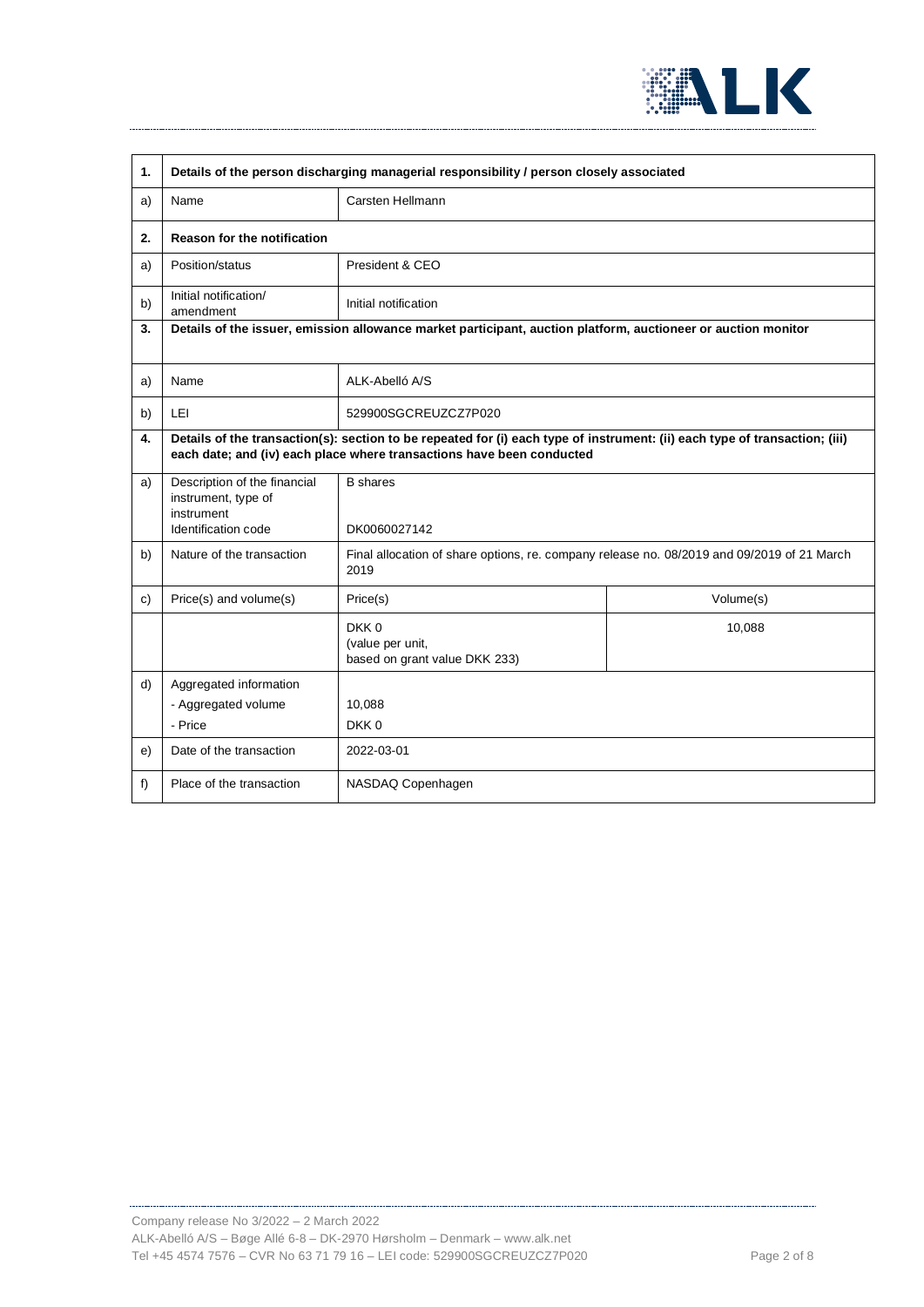

| 1. | Details of the person discharging managerial responsibility / person closely associated                                                                                                              |                                                                                                                                            |           |  |
|----|------------------------------------------------------------------------------------------------------------------------------------------------------------------------------------------------------|--------------------------------------------------------------------------------------------------------------------------------------------|-----------|--|
| a) | Name                                                                                                                                                                                                 | Henrik Jacobi                                                                                                                              |           |  |
| 2. | <b>Reason for the notification</b>                                                                                                                                                                   |                                                                                                                                            |           |  |
| a) | Position/status                                                                                                                                                                                      | Member of the Board of Management                                                                                                          |           |  |
| b) | Initial notification/<br>amendment                                                                                                                                                                   | Initial notification                                                                                                                       |           |  |
| 3. | Details of the issuer, emission allowance market participant, auction platform, auctioneer or auction monitor                                                                                        |                                                                                                                                            |           |  |
| a) | Name                                                                                                                                                                                                 | ALK-Abelló A/S                                                                                                                             |           |  |
| b) | LEI                                                                                                                                                                                                  | 529900SGCREUZCZ7P020                                                                                                                       |           |  |
| 4. | Details of the transaction(s): section to be repeated for (i) each type of instrument: (ii) each type of transaction; (iii)<br>each date; and (iv) each place where transactions have been conducted |                                                                                                                                            |           |  |
| a) | Description of the financial<br>instrument, type of<br>instrument<br>Identification code                                                                                                             | <b>B</b> shares<br>DK0060027142                                                                                                            |           |  |
| b) | Nature of the transaction                                                                                                                                                                            | Delivery of shares according to previously allocated performance shares, re. company<br>releases nos. 08/2019 and 09/2019 of 21 March 2019 |           |  |
| c) | Price(s) and volume(s)                                                                                                                                                                               | Price(s)                                                                                                                                   | Volume(s) |  |
|    |                                                                                                                                                                                                      | DKK0<br>(value per unit DKK 2,515)                                                                                                         | 929       |  |
| d) | Aggregated information<br>- Aggregated volume<br>- Price                                                                                                                                             | 929<br>DKK0                                                                                                                                |           |  |
| e) | Date of the transaction                                                                                                                                                                              | 2022-03-01                                                                                                                                 |           |  |
| f) | Place of the transaction                                                                                                                                                                             | NASDAQ Copenhagen                                                                                                                          |           |  |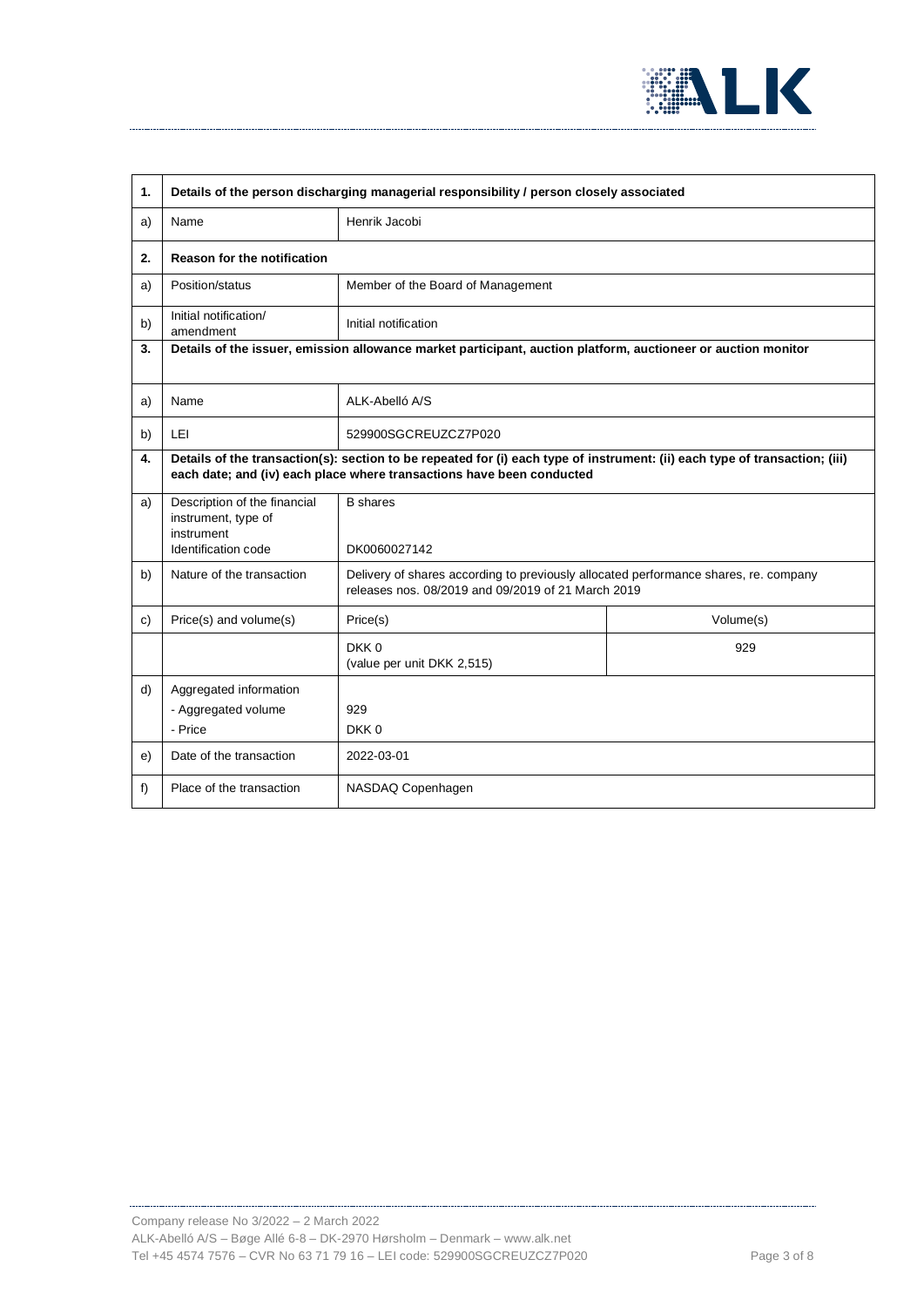

| 1. | Details of the person discharging managerial responsibility / person closely associated                                                                                                              |                                                           |           |
|----|------------------------------------------------------------------------------------------------------------------------------------------------------------------------------------------------------|-----------------------------------------------------------|-----------|
| a) | Name                                                                                                                                                                                                 | Henrik Jacobi                                             |           |
| 2. | <b>Reason for the notification</b>                                                                                                                                                                   |                                                           |           |
| a) | Position/status                                                                                                                                                                                      | Member of the Board of Management                         |           |
| b) | Initial notification/<br>amendment                                                                                                                                                                   | Initial notification                                      |           |
| 3. | Details of the issuer, emission allowance market participant, auction platform, auctioneer or auction monitor                                                                                        |                                                           |           |
| a) | Name                                                                                                                                                                                                 | ALK-Abelló A/S                                            |           |
| b) | LEI                                                                                                                                                                                                  | 529900SGCREUZCZ7P020                                      |           |
| 4. | Details of the transaction(s): section to be repeated for (i) each type of instrument: (ii) each type of transaction; (iii)<br>each date; and (iv) each place where transactions have been conducted |                                                           |           |
| a) | Description of the financial<br>instrument, type of<br>instrument<br>Identification code                                                                                                             | <b>B</b> shares<br>DK0060027142                           |           |
| b) | Nature of the transaction<br>Final allocation of share options, re. company release no. 08/2019 and 09/2019 of 21 March<br>2019                                                                      |                                                           |           |
| c) | Price(s) and volume(s)                                                                                                                                                                               | Price(s)                                                  | Volume(s) |
|    |                                                                                                                                                                                                      | DKK0<br>(value per unit,<br>based on grant value DKK 233) | 4,271     |
| d) | Aggregated information<br>- Aggregated volume<br>- Price                                                                                                                                             | 4,271<br>DKK0                                             |           |
| e) | Date of the transaction                                                                                                                                                                              | 2022-03-01                                                |           |
| f) | Place of the transaction                                                                                                                                                                             | NASDAQ Copenhagen                                         |           |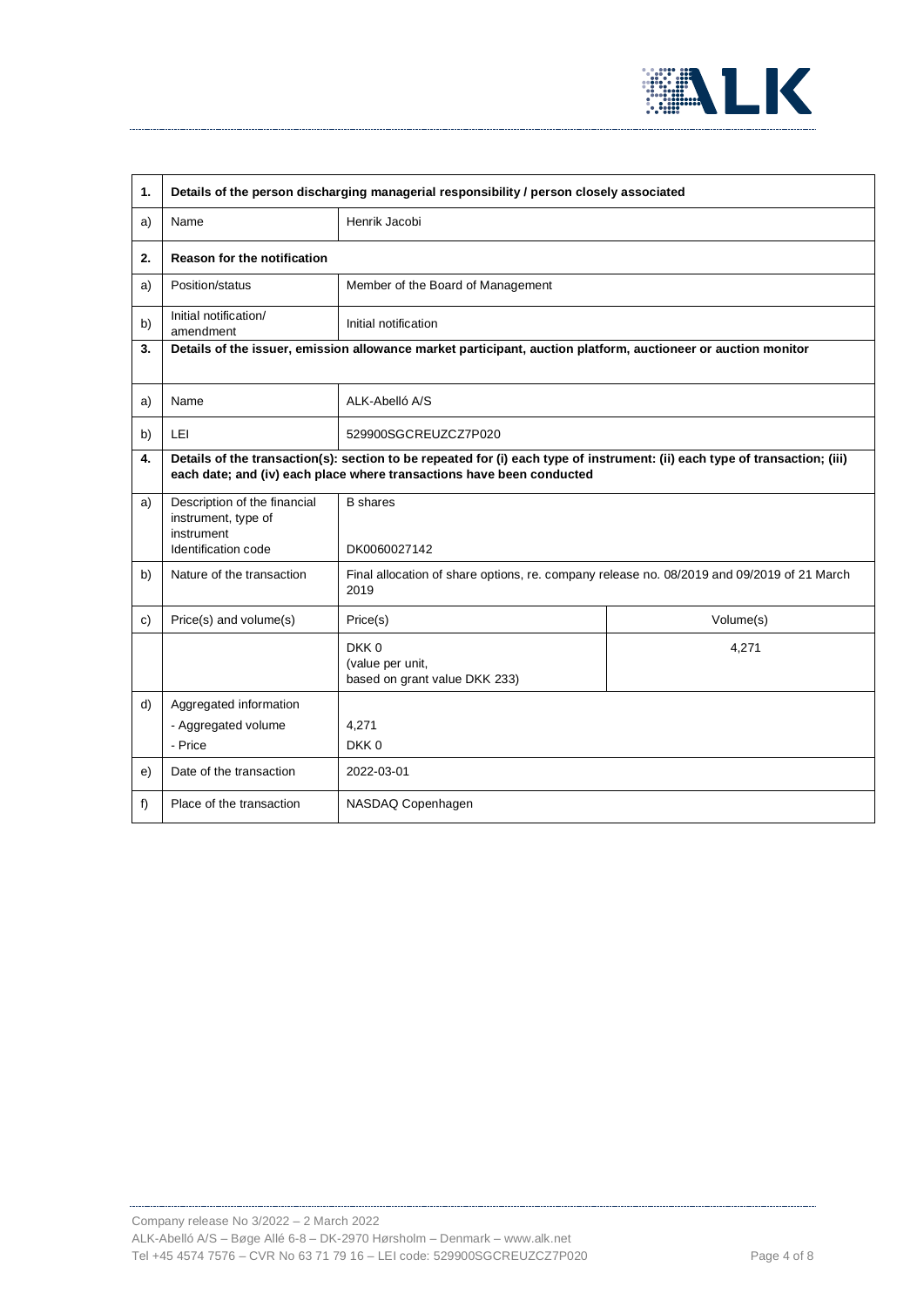

| 1. | Details of the person discharging managerial responsibility / person closely associated                                                                                                              |                                                                                                                                            |           |
|----|------------------------------------------------------------------------------------------------------------------------------------------------------------------------------------------------------|--------------------------------------------------------------------------------------------------------------------------------------------|-----------|
| a) | Name                                                                                                                                                                                                 | Søren Jelert                                                                                                                               |           |
| 2. | <b>Reason for the notification</b>                                                                                                                                                                   |                                                                                                                                            |           |
| a) | Position/status                                                                                                                                                                                      | Member of the Board of Management                                                                                                          |           |
| b) | Initial notification/<br>amendment                                                                                                                                                                   | Initial notification                                                                                                                       |           |
| 3. | Details of the issuer, emission allowance market participant, auction platform, auctioneer or auction monitor                                                                                        |                                                                                                                                            |           |
| a) | Name                                                                                                                                                                                                 | ALK-Abelló A/S                                                                                                                             |           |
| b) | LEI                                                                                                                                                                                                  | 529900SGCREUZCZ7P020                                                                                                                       |           |
| 4. | Details of the transaction(s): section to be repeated for (i) each type of instrument: (ii) each type of transaction; (iii)<br>each date; and (iv) each place where transactions have been conducted |                                                                                                                                            |           |
| a) | Description of the financial<br>instrument, type of<br>instrument<br>Identification code                                                                                                             | <b>B</b> shares<br>DK0060027142                                                                                                            |           |
| b) | Nature of the transaction                                                                                                                                                                            | Delivery of shares according to previously allocated performance shares, re. company<br>releases nos. 08/2019 and 09/2019 of 21 March 2019 |           |
| c) | Price(s) and volume(s)                                                                                                                                                                               | Price(s)                                                                                                                                   | Volume(s) |
|    |                                                                                                                                                                                                      | DKK0<br>(value per unit DKK 2,515)                                                                                                         | 749       |
| d) | Aggregated information<br>- Aggregated volume<br>- Price                                                                                                                                             | 749<br>DKK0                                                                                                                                |           |
| e) | Date of the transaction                                                                                                                                                                              | 2022-03-01                                                                                                                                 |           |
| f) | Place of the transaction                                                                                                                                                                             | NASDAQ Copenhagen                                                                                                                          |           |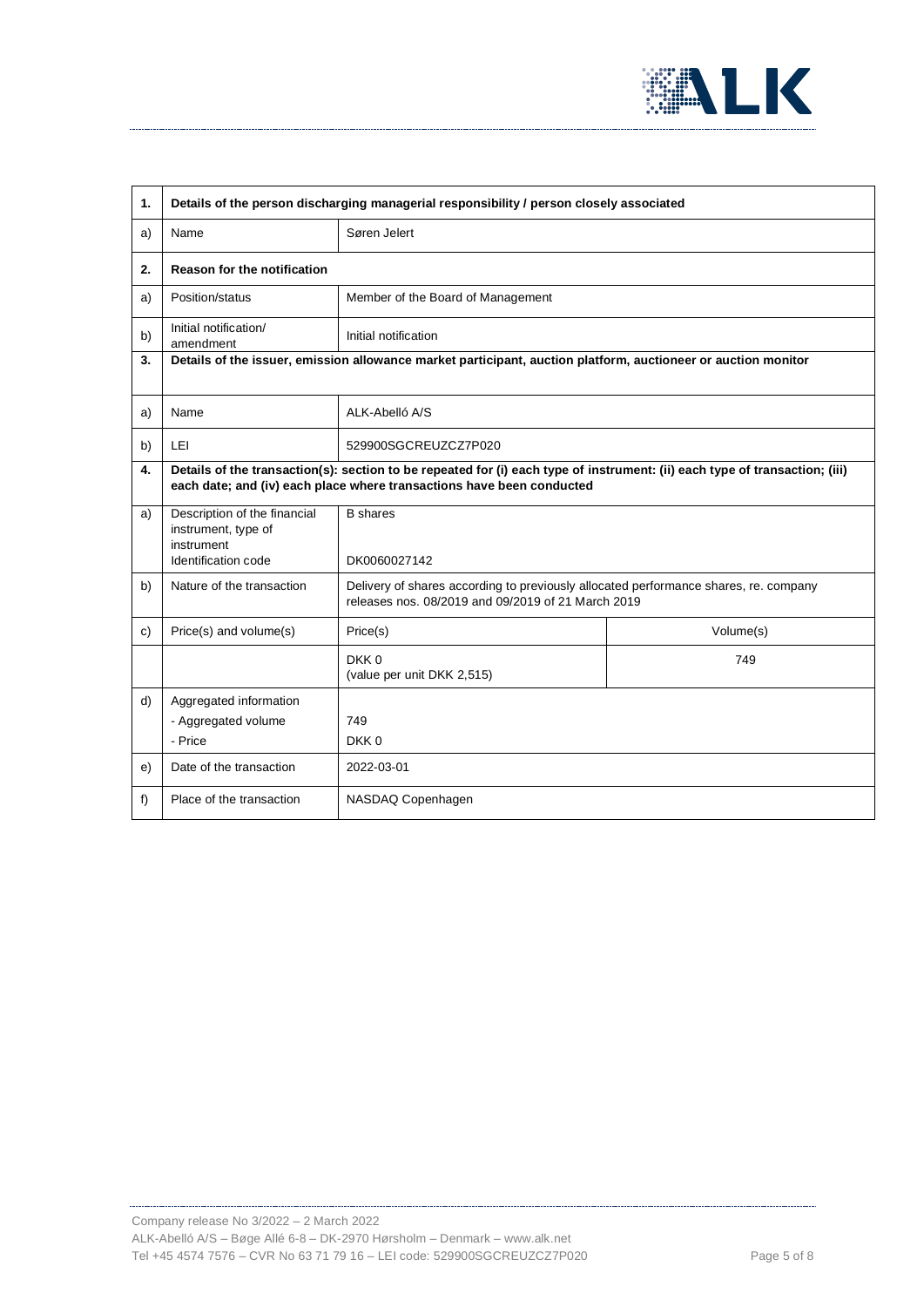

| 1. | Details of the person discharging managerial responsibility / person closely associated                                                                                                              |                                                                                                    |           |
|----|------------------------------------------------------------------------------------------------------------------------------------------------------------------------------------------------------|----------------------------------------------------------------------------------------------------|-----------|
| a) | Name                                                                                                                                                                                                 | Søren Jelert                                                                                       |           |
| 2. | Reason for the notification                                                                                                                                                                          |                                                                                                    |           |
| a) | Position/status                                                                                                                                                                                      | Member of the Board of Management                                                                  |           |
| b) | Initial notification/<br>amendment                                                                                                                                                                   | Initial notification                                                                               |           |
| 3. | Details of the issuer, emission allowance market participant, auction platform, auctioneer or auction monitor                                                                                        |                                                                                                    |           |
| a) | Name                                                                                                                                                                                                 | ALK-Abelló A/S                                                                                     |           |
| b) | LEI                                                                                                                                                                                                  | 529900SGCREUZCZ7P020                                                                               |           |
| 4. | Details of the transaction(s): section to be repeated for (i) each type of instrument: (ii) each type of transaction; (iii)<br>each date; and (iv) each place where transactions have been conducted |                                                                                                    |           |
| a) | Description of the financial<br>instrument, type of<br>instrument<br>Identification code                                                                                                             | <b>B</b> shares<br>DK0060027142                                                                    |           |
| b) | Nature of the transaction                                                                                                                                                                            | Final allocation of share options, re. company release no. 08/2019 and 09/2019 of 21 March<br>2019 |           |
| c) | Price(s) and volume(s)                                                                                                                                                                               | Price(s)                                                                                           | Volume(s) |
|    |                                                                                                                                                                                                      | DKK0<br>(value per unit,<br>based on grant value DKK 233)                                          | 3,439     |
| d) | Aggregated information<br>- Aggregated volume<br>- Price                                                                                                                                             | 3,439<br>DKK0                                                                                      |           |
| e) | Date of the transaction                                                                                                                                                                              | 2022-03-01                                                                                         |           |
| f) | Place of the transaction                                                                                                                                                                             | NASDAQ Copenhagen                                                                                  |           |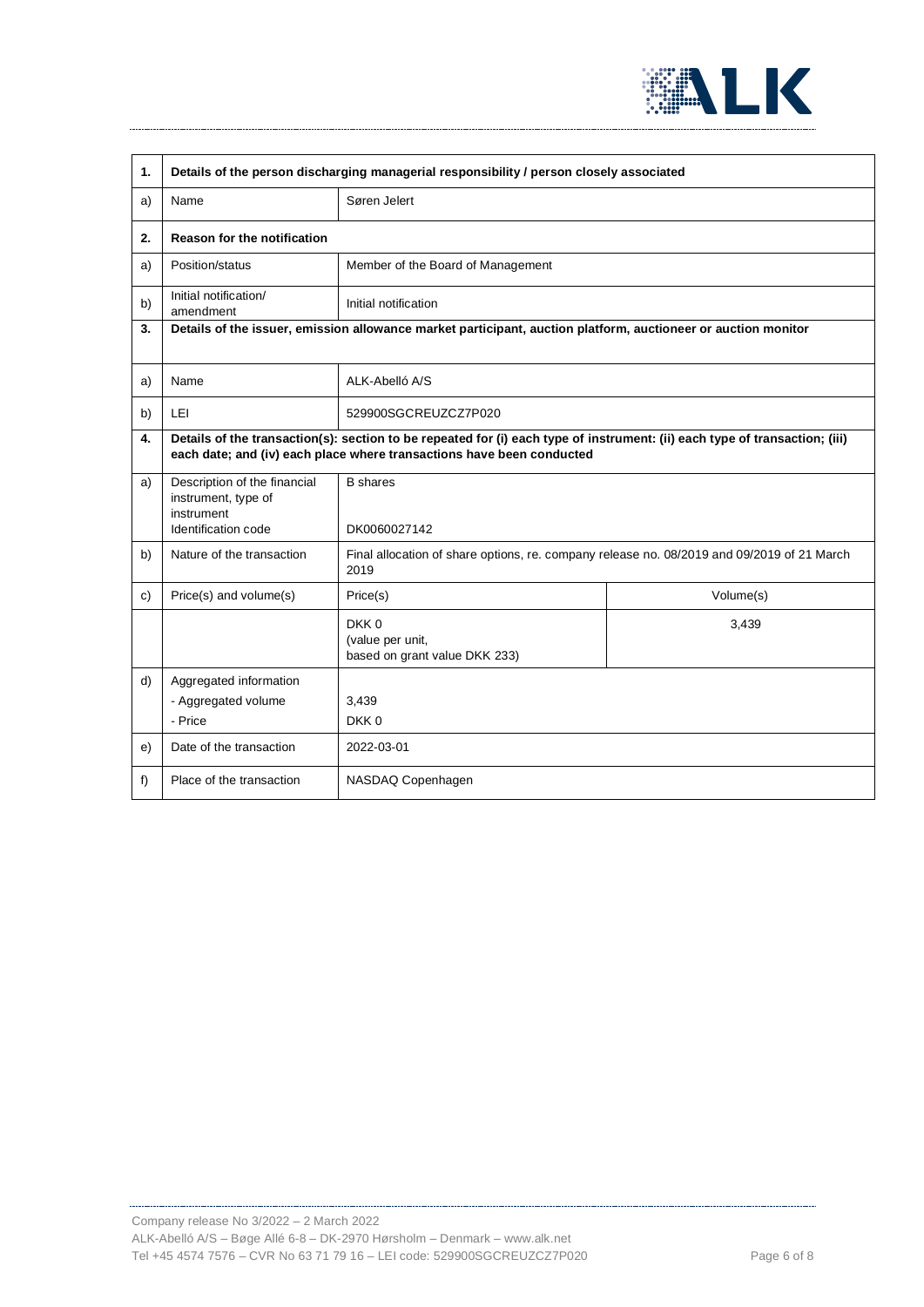

| 1. | Details of the person discharging managerial responsibility / person closely associated                                                                                                              |                                                                                                                                            |           |  |
|----|------------------------------------------------------------------------------------------------------------------------------------------------------------------------------------------------------|--------------------------------------------------------------------------------------------------------------------------------------------|-----------|--|
| a) | Name                                                                                                                                                                                                 | Søren Daniel Niegel                                                                                                                        |           |  |
| 2. | <b>Reason for the notification</b>                                                                                                                                                                   |                                                                                                                                            |           |  |
| a) | Position/status                                                                                                                                                                                      | Member of the Board of Management                                                                                                          |           |  |
| b) | Initial notification/<br>amendment                                                                                                                                                                   | Initial notification                                                                                                                       |           |  |
| 3. | Details of the issuer, emission allowance market participant, auction platform, auctioneer or auction monitor                                                                                        |                                                                                                                                            |           |  |
| a) | Name                                                                                                                                                                                                 | ALK-Abelló A/S                                                                                                                             |           |  |
| b) | LEI                                                                                                                                                                                                  | 529900SGCREUZCZ7P020                                                                                                                       |           |  |
| 4. | Details of the transaction(s): section to be repeated for (i) each type of instrument: (ii) each type of transaction; (iii)<br>each date; and (iv) each place where transactions have been conducted |                                                                                                                                            |           |  |
| a) | Description of the financial<br>instrument, type of<br>instrument<br>Identification code                                                                                                             | <b>B</b> shares<br>DK0060027142                                                                                                            |           |  |
| b) | Nature of the transaction                                                                                                                                                                            | Delivery of shares according to previously allocated performance shares, re. company<br>releases nos. 08/2019 and 09/2019 of 21 March 2019 |           |  |
| c) | Price(s) and volume(s)                                                                                                                                                                               | Price(s)                                                                                                                                   | Volume(s) |  |
|    |                                                                                                                                                                                                      | DKK0<br>(value per unit DKK 2,515)                                                                                                         | 762       |  |
| d) | Aggregated information<br>- Aggregated volume<br>- Price                                                                                                                                             | 762<br>DKK0                                                                                                                                |           |  |
| e) | Date of the transaction                                                                                                                                                                              | 2022-03-01                                                                                                                                 |           |  |
| f) | Place of the transaction                                                                                                                                                                             | NASDAQ Copenhagen                                                                                                                          |           |  |